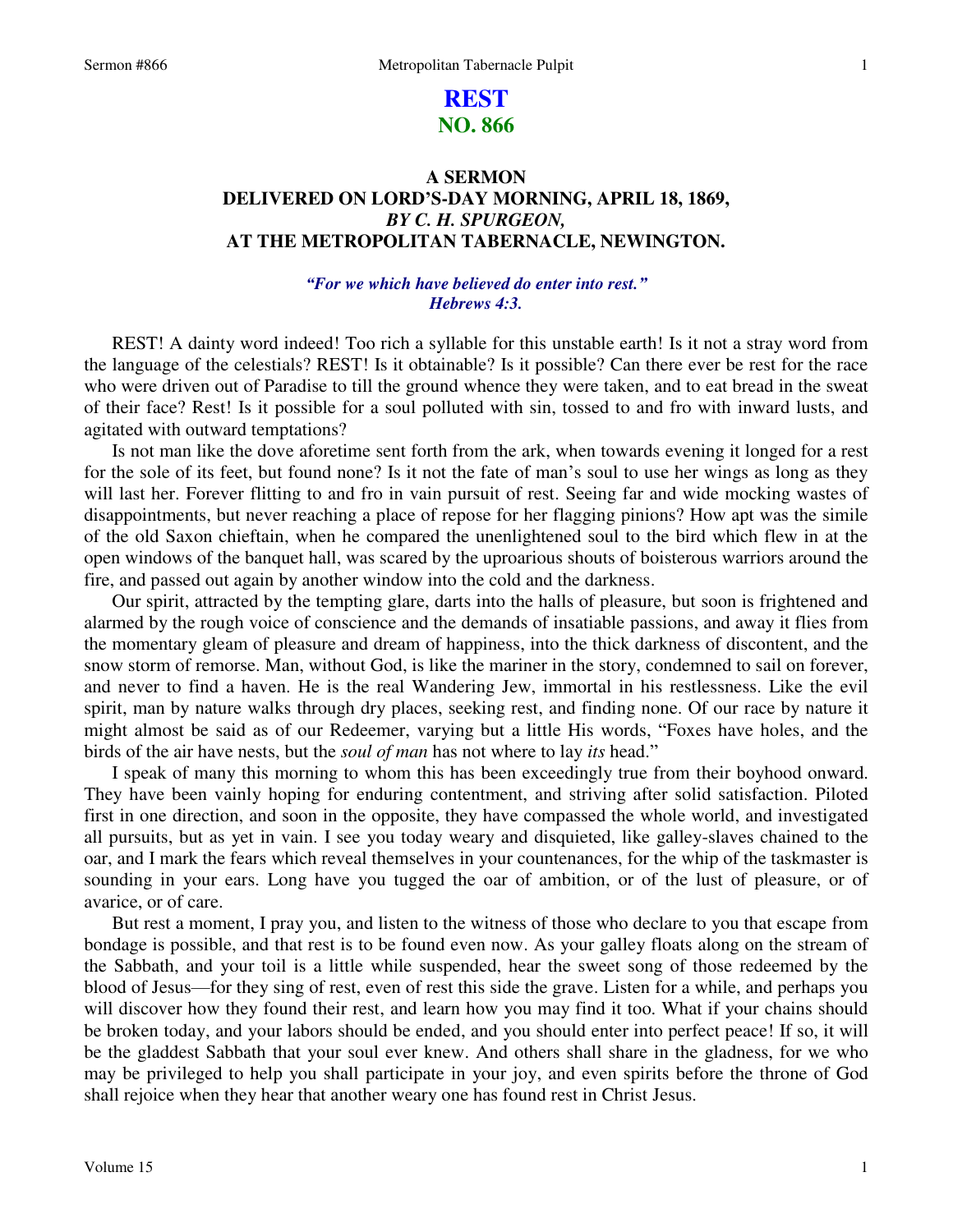In handling our text, we shall first try to describe *the rest of the Christian.* We shall, secondly, mention *how he obtained it.* Thirdly, we shall enumerate *the grounds upon which that rest is settled.*  And then we shall say a few words by way of practical reflection.

**I.** First, it appears from the text that even now persons of a certain character enjoy rest. Of the NATURE OF THIS REST we are to speak.

 It is not a rest merely to hear of, to speak of, and to desire—but a rest into which believers have entered. They have passed into it, and are in actual enjoyment of it today. "We which have believed do enter into rest." That rest is pictured in some degree by *its types. Canaan* was a representation of the rest of believers. By some it has been thought to picture heaven, and it may be so used without violence, but remember that in heaven there are no Hivites or Jebusites to be driven out, while in the rest which God gives to His people here on earth, there yet remain struggles with inbred sins, and uprising corruptions which must be dethroned and destroyed. Canaan is a fair type of the rest which belongs to the believer this side the grave.

 Now what a sweet rest Canaan must have been to the tribes after forty years' pilgrimage! In the howling wilderness they wandered in a solitary way amid discomforts which only desert wanderers can imagine. Forever were they on the move. The tents which were pitched but yesterday must be struck today, for the trumpets are sounding, and the cloudy pillar is leading the way. What packing and unpacking, what harnessing and unharnessing. What marches through clouds of dust, and over unyielding beds of sand. What variations of temperature, from the heat of the burning desert by day to its chilliness at night. What discomforts of constant travel, and frequent warfare.

 In those forty years, with all the mercy of God which sustained them, with all the manna which dropped from heaven, and the crystal stream which followed them from the smitten rock, they were men of weary foot, and they must have longed for green fields, and cities which have foundations. They must have pined for the time when they could, every man, sit under his own vine and under his own fig tree, and possess his lot in the land flowing with milk and honey.

 Such is the Christian's rest. He was led out by Moses, the law—out of the Egypt of sin into the wilderness of conviction and seeking after God. And now Jesus, the true Joshua, has led him into perfect acceptance and peace. And since the discomforts of conviction, and the troubles of unpardoned sin are over, he sits down under the vine and fig tree of the gracious promise, and rejoices in Christ Jesus. Think, then, of Canaan as a type of the peace which God's people at this present time by faith enjoy.

 So also is *the Sabbath.* That is a blessed standing ordinance, reminding believers of their delightful privileges. Work during the six days, for it is your duty—"six days shall you labor"—but on the Sabbath enjoy perfect rest, both in body and in soul. Yet look to the higher meaning of the Sabbath, and learn to cease from your own works. If you were to be saved by works, you must work without a moment's pause, for you could never complete the toil, since absolute perfection would be demanded.

 But when you come to Christ, your works are finished. There is no hewing of wood nor drawing of water. There is no keeping of commandments with a view to merit, no toilsome tugging at ceremonies and ordinances with a view to acceptance. "It is finished" is the silver bell that rings your soul into a marriage of peace and joy in Christ Jesus.

 Take care, believer, that you live in a perpetual Sabbath of rest in the finished work of your ascended Lord. Remember that your legal righteousness is complete. You have ceased from your own works as God did from His, and let none provoke you to go back to the old bondage of the law, but stand fast in the blessed liberty of grace, rejoicing in the perfect work of your Substitute and Surety.

 What a wonderful type of the Christian's rest *the Sabbatic year* would have been if the Jews had possessed faith enough to keep it! Once in seven years they were not to plow the ground nor prune the vines, nor do anything of agricultural labor. They were to eat during the whole year that which grew of itself, and I suppose there would have been such an abundance in the sixth year that they would have been able to live on the seventh without toil. We have heard, but only heard, of a halcyon period in store for us in which we are to be untaxed by our Government. May we live to see it!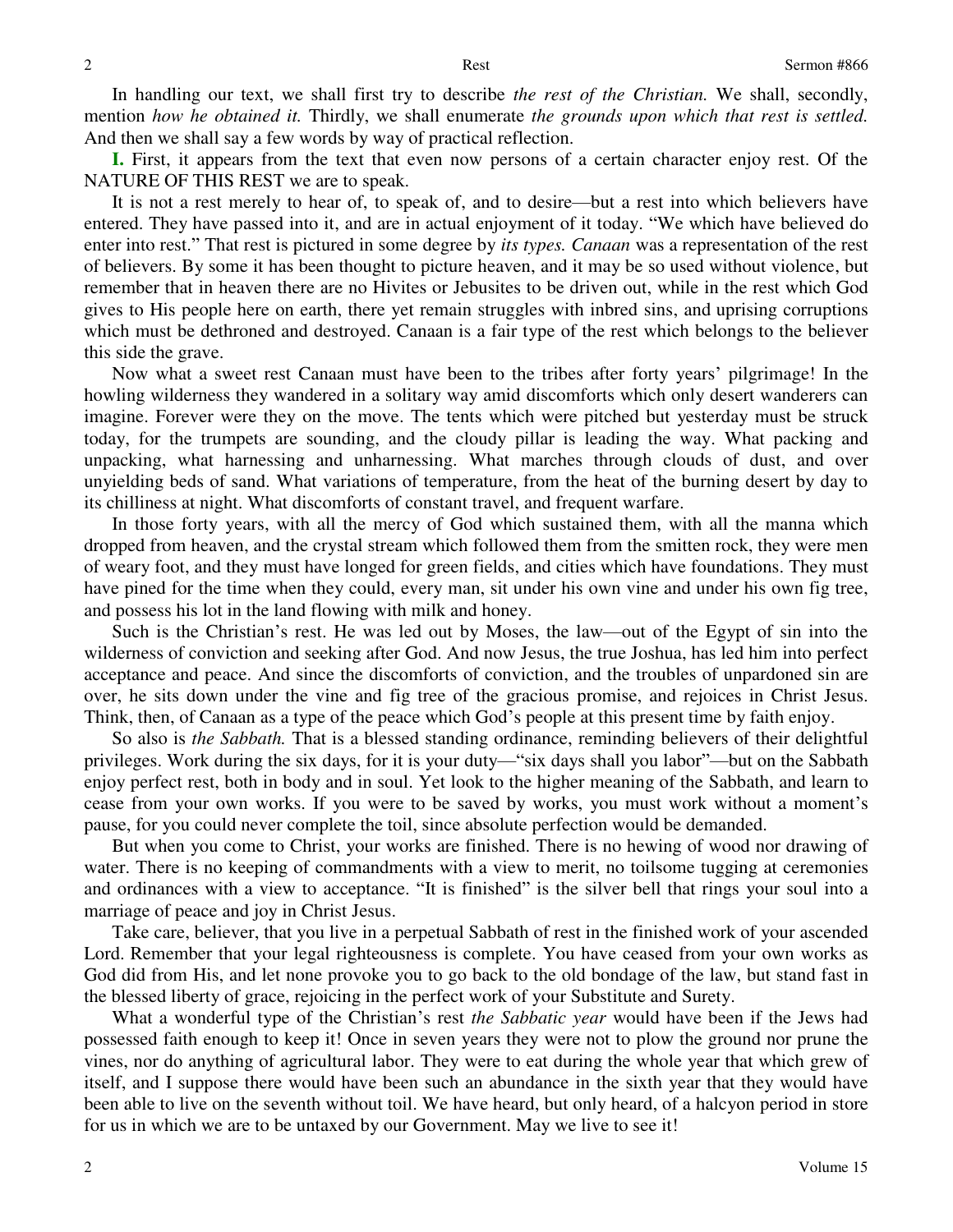If the types may help us to a guess at the peace of the Christian, we may, perhaps, come at it a little more clearly and practically by remembering *the oppositions to peace which in the believer are removed.* Can there ever be rest to a heart which has sinned? Answer, yes. The believer rests from the guilt of *sin* because he has seen his sins laid upon Christ, his scapegoat, and knowing well that nothing can be in two places at one time, he concludes that if sin were laid on Christ, it is not on him.

 And thus he rejoices in his own deliverance from sin, through its having been imputed to his glorious Substitute. The believer in Christ Jesus sees sin effectually punished in Christ Jesus, and knowing that justice can never demand two penalties for the same crime, or two payments for the same debt, he rests perfectly at peace with regard to his past sins. He has, in the person of his Surety, endured the hell that was due on the account of transgressions. Christ, by suffering in his stead, has answered all the demands of justice, and the believer's heart is perfectly at rest.

 How does he deal with his *inbred sins* and tendencies to evil? Can a man rest while those are within him? Yes, he rests even though those are struggling within him for the mastery, because there is a new life within him which holds them by the throat, and keeps them under foot. Though his corruptions strive and wrestle, yet while the saint firmly believes in Christ, he knows that the strugglings of his sins are but a gasp for life, and that the weapons of victorious grace will slay them all, and end the strife forever. He is assured that Christ has broken the dragon's head, and that sin was crucified with Christ, and therefore he regards his inward lusts as being dying malefactors. And though they may show some threatening signs of strength, yet he sees the nails in their hands, and in their feet, and knows that ere long death will follow upon crucifixion.

 But has the Christian no *care?* Other men are sorely beset with perplexing anxieties—have believers none of these? The rich find cares in their wealth—how shall they increase it! How shall they retain it! The poor have cares in their scant and poverty—how shall they make ends meet, and provide things honest in the sight of men! Ay, but in this matter, the believer has learned to cast his care on Him who cares for him. He has heard the voice which says, "Be careful for nothing, but in everything by prayer and supplication make known your requests unto God." "Consider the lilies of the field, how they grow; they toil not, neither do they spin: and yet I say unto you, that even Solomon in all his glory was not arrayed like one of these."

Oh! but what rest it gives to the soul when it feels that God appoints everything, and that providence is not for us to arrange, but is all settled and determined by infinite wisdom. I thank God that I am not the pilot of my own destiny, called to peer anxiously into the storm and murky darkness, and to thread with awful fear the narrow channel between rocks and quicksand. I have taken a pilot on board whose infallible wisdom forbids an error. Let my soul go sweetly to her rest in full assurance that all is ordered rightly where God commands all things.

 But has not the Christian his *troubles and temptations?* Is he not sometimes vexed with bodily pain? Does he not resort to the grave with many tears over departed ones? Has he not a checkered life like others? Ah! yes, he has no exemption from the war of sorrow, but he knows that all things work together for good to them that love God, to them that are the called according to His purpose. He sees no divine anger in his losses, and fears no wrath from God in his chastisements. He believes that mercy mixes all his cups. That goodness and truth, like a silver thread, run through the texture of his outer life. It is while he believes that he thus rests. And mark you, it is only while he believes, and in proportion as he believes, that he enters into rest. If his faith be strong enough, not a wave of trouble shall roll across his spirit, though all God's waves and billows may go over his head.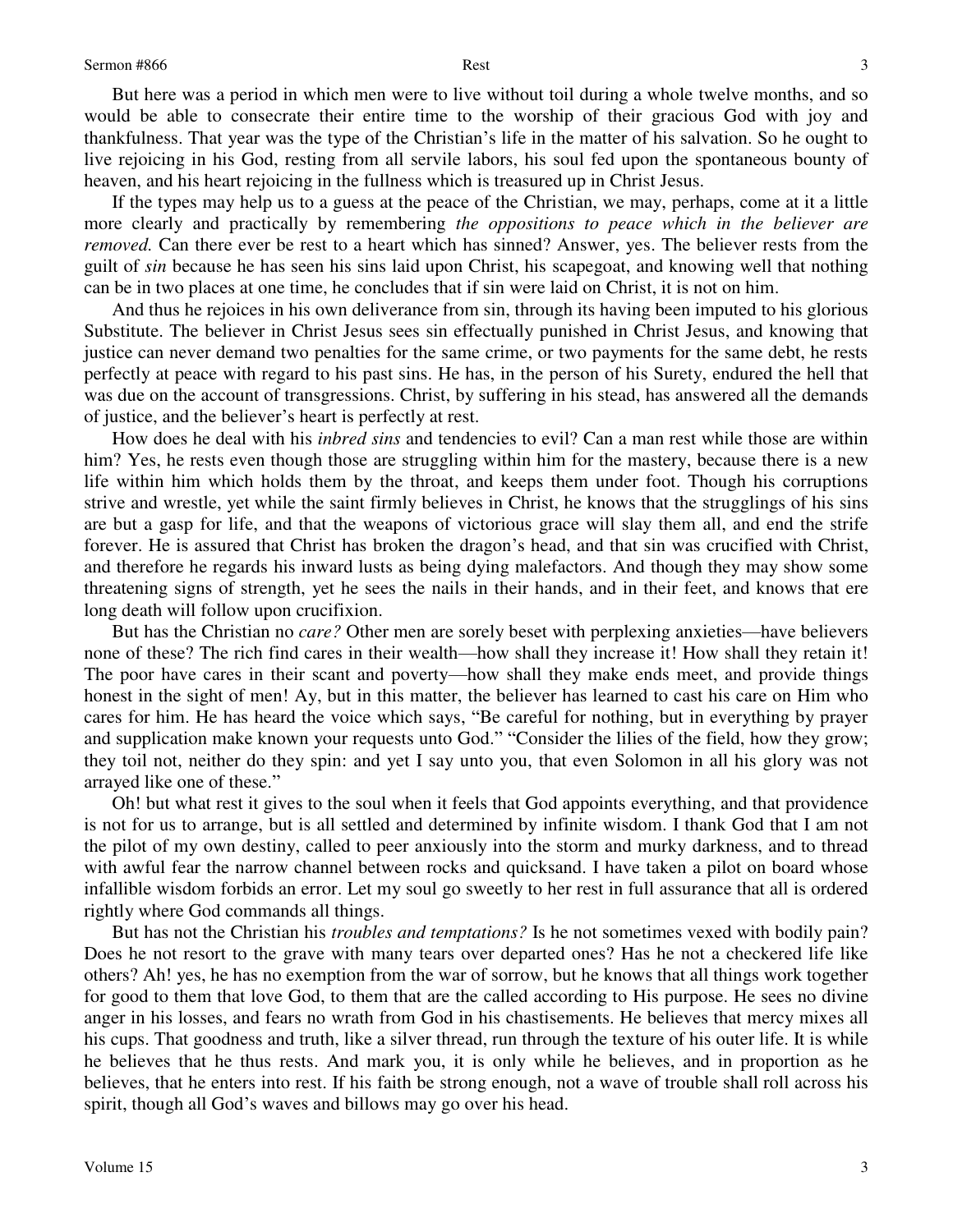"Still," says one, "has not the Christian *service* to perform? How then can it be said that he has rest?" I know that he has service, but in this service he does rest, like birds of which I have heard that sleep upon the wing. It is rest to labor for the Lord Jesus. A believing soul is never more at ease than when she is putting forth her full strength in the service of God. I suppose it is no toil to larks to sing as they mount, and certainly it is no trouble to Christians to pour forth a holy life, which is their soul's song.

 Christian service is the outflow of the believer's inner nature, the spontaneous outburst of indwelling grace, that though it may be toil to the lips, and toil to the brain, it is perfect rest to the spirit. This I know—there is no unrest I feel more heavily than that of not being at work for my Lord. And if I am made to stay at home by sickness, or any other cause, and may not serve my Master, it is no rest to me. I gather, then, that it is possible to be still but not to rest. And certainly possible to be indefatigable in service and to be resting all the while.

"Still," adds another, "does the Christian who believes ever rest in the matter of the approach of death? He must die as other men, however favored of heaven!" Yes, and this is one of the points in which his rest is exceedingly complete, for he comes to look at death not only as no enemy, but as a friend, and he counts on his departure even as a thing to be desired. What is there here that should wait? What is there upon earth that should detain an immortal spirit? To depart and to be with Christ, is, to him, far better.

 Do not the groans and dying strife, the breaking up of the bodily system, and the pains and anguish which generally precede death—do not these break the Christian's rest? I tell you, no. When faith is steadfast, he looks at these discomforts connected with the removal of his earthly tabernacle as being appointed of his Father, and he resigns himself to them, expecting to receive, with the increase of his bodily pain, an increase of inward consolation. He reckons that if he loses the silver of bodily strength, and gets the gold of heavenly experience, he shall be a great gainer. Boldly he laughs at death, and rejoices in the thought of departure, that he may be with Christ eternally.

 In a word, brethren, the rest of the believer, while his faith is sustained by the Spirit of God, is such a one as no stranger intermeddles with. Such as the sinner can hear of with the ear, but cannot imagine in his heart. Sinner, you have had wealth lavished on you. You have enjoyed growing prosperity. You have been young and merry. You have mixed with company who laugh by day, and dance far into the night, but you do not know, you cannot even guess, what our rest is who have taken Jesus Christ to be our Savior. We have God to be our Father, and the Holy Ghost to be our Comforter. I wish you did know, for I believe that if you once understood the rest of the believer's life, you would give up all that this world calls good and great without one lingering look, for the sake of the solid joy and lasting treasure which only Zion's children know.

 Still, to give you a complete idea, as far as possibly may be, of the rest which belongs to believers I would notice that some conception of this rest may be gathered from *the graces which a true faith begets*  and fosters in the Christian mind. After all, a man makes his own condition. It is not the dungeon or the palace that can make misery or happiness. We carry palaces and dungeons within ourselves, according to the constitution of our natures.

 Now, faith makes a man *heavenly in mind.* It makes him care more for the world to come than for that which now is. It makes the invisible precious to him, and the visible comparatively contemptible. Do you not see, therefore, what rest a true faith gives us, amidst the distresses of this mortal life? You are very poor, but if you set small store by riches, poverty will not distress you. If you have learned to consider spiritual things as the better part, you will not pine because the waters of the nether springs are scant.

 Have you ever heard of the Persian King who gave his various counselors different gifts? To one he gave a golden goblet, but to another a kiss. Whereupon all the counselors of the court were envious of the man who had the kiss, and they counted the goblets of gold and jewels, and caskets of silver to be less than nothing as compared with that familiar token of royal favor. O poor but favored saints, you will never envy those who drink golden cups of fortune if you obtain the kiss from Jesus' mouth. For you

4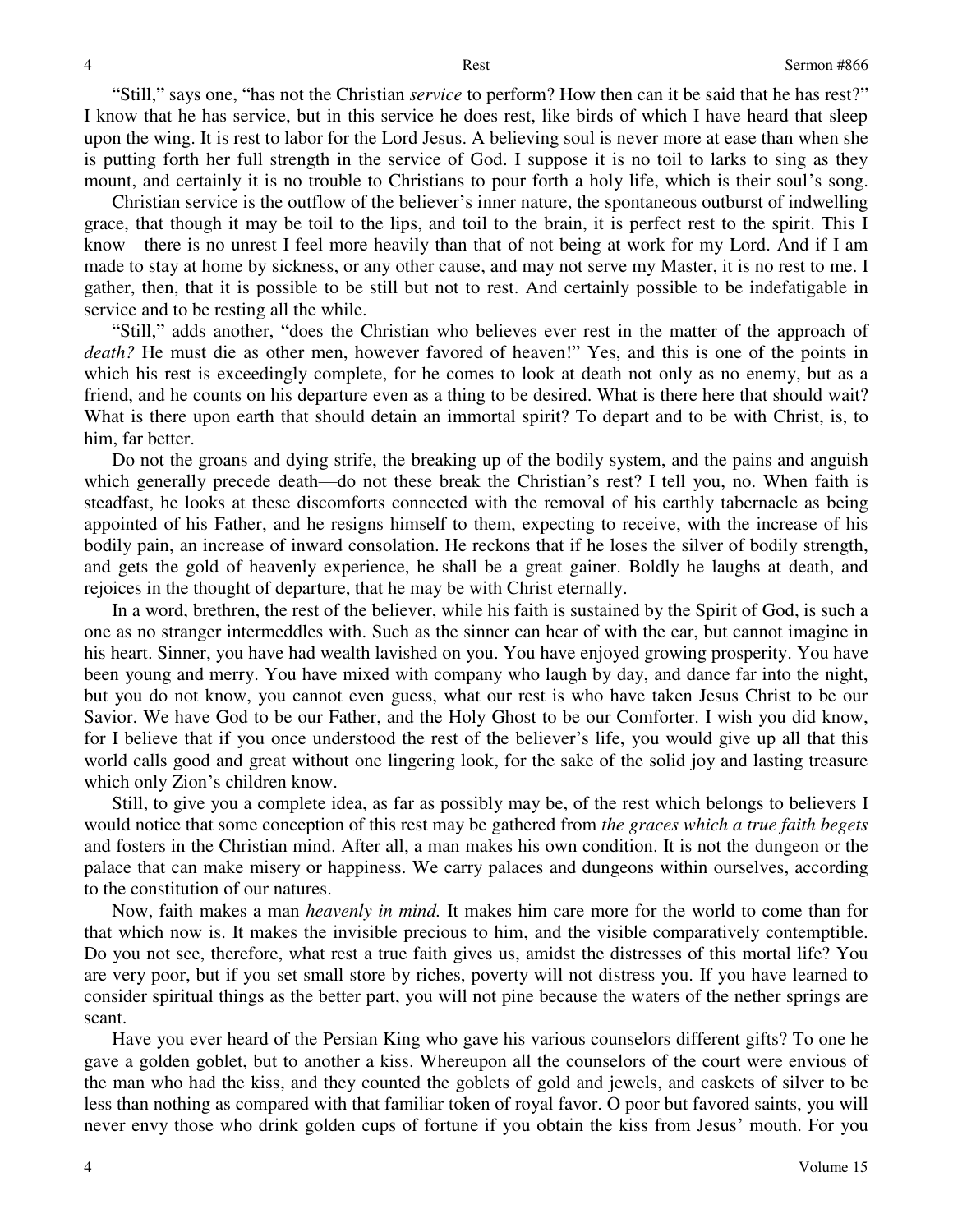know that His love is better than all the world beside, and the enjoyment of it will yield you the richest rest. How can you feel the miseries of envy when you possess in Christ the best of all portions? Who wants cisterns by the river? Who cries for pebbles when he possesses pearls?

 The grace of faith, moreover, works in us *resignation.* He who fully trusts his God becomes perfectly resigned to His Father's will. He knows that all God's dealings must be right, since the Lord is much too wise to err, and much too full of lovingkindness to deal harshly with His people. This resignation is another source of rest to the spirit.

 The habit of resignation is the root of peace. A godly child had a ring given him by his mother, and he greatly prized it, but on a sudden he unhappily lost his ring, and he cried bitterly. Recollecting himself, he stepped aside and prayed—after which his sister laughingly said to him, "Brother, what is the good of praying about a ring? Will praying bring back your ring?" "No," said he, "sister, perhaps not, but praying has done this for me, it has made me quite willing to do without the ring if it is God's will, and is not that almost as good as having it?"

 Thus faith quiets us by resignation, as a babe is hushed in his mother's bosom. Faith makes us quite willing to do without the mercy which once we prized. And when the heart is content to be without the outward blessing, it is as happy as it would be with it, for it is at rest. Besides, faith works humility. Dependence upon the merit of Christ, and a sense of pardoned sin, work in us a low esteem of our own merits and rights. Then we do not strive after mastery.

 If others think ill of us, it does not break our heart, for we say, "If they knew me, they might think still worse of me." If some do not respect us as we deserve, we make small account of that, for we think it a little matter for such poor worms as we are to be respected, or the reverse. And if there be some who evil entreat us, we take it joyfully, because we never thought ourselves worthy to be exempted from reproach. Surely we were sent here on purpose that we might take part with the great Head of the church by suffering for the promotion of the divine purposes. A humble heart is fitted to be filled with rest.

 Faith furthermore promotes *unselfishness* by kindling worthier affections. And so much is this for our peace, that it is most true that were a man perfectly unselfish, it would be impossible for him to be disturbed with discontent. All our unrest lies at the root of self. If a man could be perfectly content to be anything that God would have him be, and have no desires except for God's glory, he could never be banished, for all places would be alike to him. He could never be poor, for in every condition he would have what his heart desired.

Brethren and sisters, I cannot continue this long catalog, but wherever faith rules, it brings with it a refining fire which, as it burns up our corruptions, also stays the raging of our passions, and creates a peace of God which passes all understanding, warranting the apostle's declaration that, "we who have believed do enter into rest." Faith tones us down into little children. It casts our heart in a fresh mold. It brings us into harmony with the universe, and we who were out of tune with God and nature are once more reconciled to the Divine One, His purposes and providences. All goes well with the man who trusts in God—the beasts of the field are at peace with him, and the stones of the field have made a league with him. All must be right when the heart is right, and the heart is right when faith rejoicingly reconciles the soul to God through the death of Jesus Christ.

 Thus I have, as best I am able, described the Christian's rest. I only hope—to use John Bunyan's language—that many of your mouths are a-watering to get a personal share in this rest.

**II.** The second point to consider is, HOW DOES THE CHRISTIAN OBTAIN THIS REST?—"We *which have believed*."

 Do notice this, that the way in which the believer comes to his rest is entirely through belief or trust. How I love to think of this word! If the apostle had said, "We who have been eminently consecrated do enter into rest," I could have wept over the text with shame and dismay. If he had said, "We that have been mightily useful, and earnest, and indefatigable in service, *we* do enter into rest," I should have looked at it very wistfully, and have said, "I am afraid I shall never reach it." But "we which have believed." Why, that will suit thousands here. It will suit some of you who have been mourning all week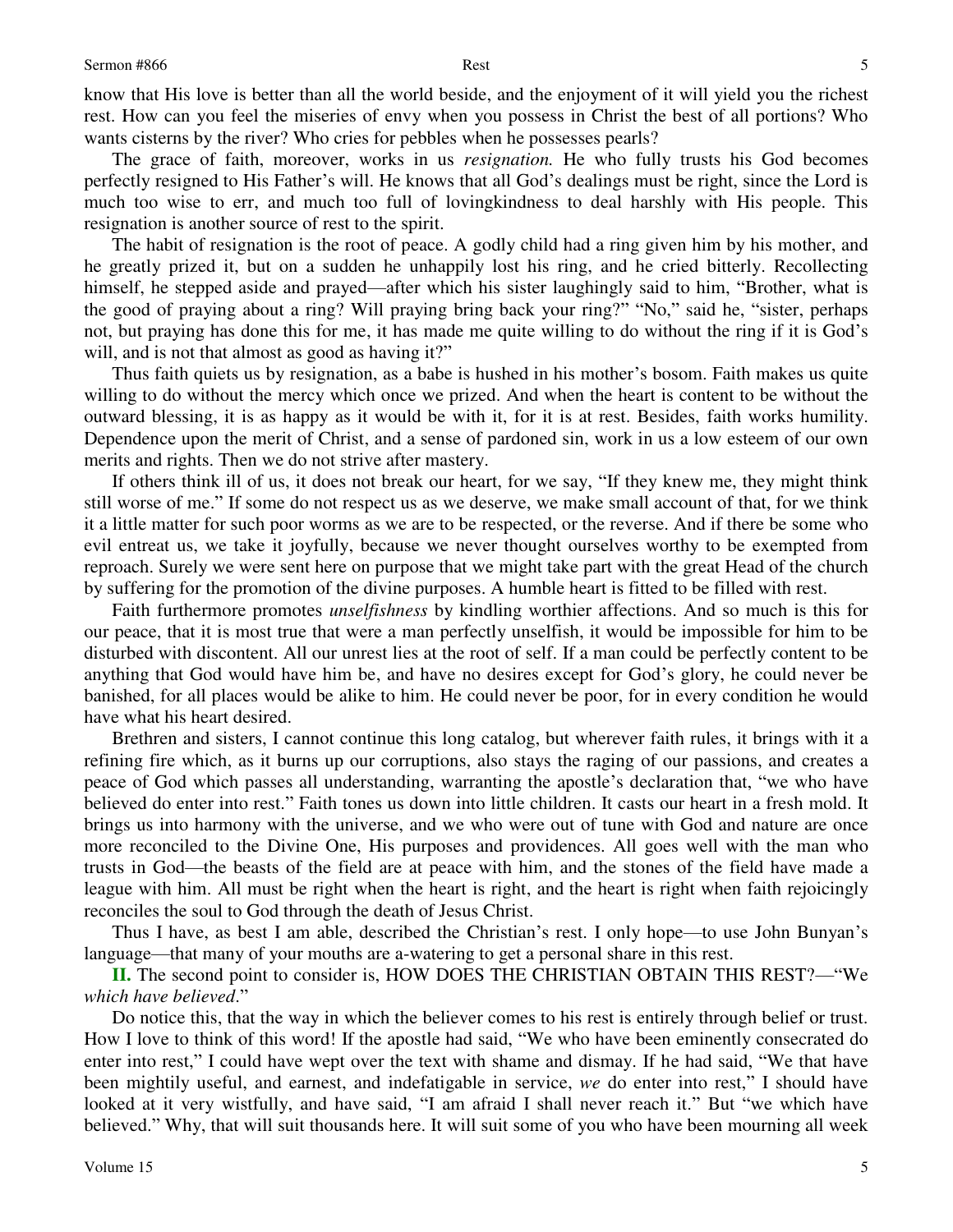because you cannot be what you want to be, because you cannot serve God as you would like to do. "We which have believed." So then the gate of the fold of rest, the pearly doorway into the New Jerusalem is simply belief in the Lord Jesus. What? Nothing else but believing? I see nothing else in the text nothing but believing.

 And what is this believing? Why it is a simple trust—it is a trusting upon Christ as God's appointed Savior. It is trusting the Father, and believing in His infinite love to us. It is trusting the Holy Ghost, and giving up ourselves to the sway of His divine indwelling. Trusting brings rest. This is a simple truth, and yet it is a truth we need to remember, consider, and be assured upon. Peace does not come to the believer through his works. He ought to have works, he will have them if he has the life of grace within his heart. He should attend to baptism, to the Lord's supper, and to all Christian ordinances, but he does not get rest through these. The rest comes through his God-given faith, not through the ordinances.

"Means of grace," men call those ordinances, and some have gone to great lengths as to what comes to us through sacraments—but I say most boldly, that the apostle goes to greater lengths in another direction, namely, in neglecting to say anything in such a case as this about baptism, or the Lord's supper, and in laying all our rest at the door of believing. "We that have believed." He is of the same mind as our Lord Himself, when He declares that whosoever believes on the Son has everlasting life, as if the only essential thing were this believing, and where this was, all the privileges of the covenant were to be enjoyed.

 Dearly beloved, we ought to pant after sanctification. It should be the ambition of our spirits to be useful. We ought to be crying and sighing everyday after conformity to Christ. But recollect, it is neither in our sanctification, nor in our usefulness, nor in our conformity that we find our rest—our rest comes to us through believing in Jesus Christ. The apostle indirectly tells us in these words, that those who believe in Christ Jesus enter into rest, notwithstanding anything and everything beside.

"We which have believed," says he, "do enter into rest." What, Paul, have you no corruptions? "Alas!" cries he, "Wretched man that I am, who shall deliver me?" Yet he entered into rest. What, Paul, have you no doubts? Hear him—"I keep under my body, and bring it into subjection: lest that by any means when I had preached to others, I myself should be a castaway." Had he no vexing troubles? He answers, "Without were fights, and within were fears." And yet O apostle, did you enter into rest? Ay, by believing. But had you no sins, Paul? Yes, verily, he confesses himself the chief of sinners, but believing made him enter into rest.

 Mark you the vicissitudes of the apostle's experience were far greater than ours. As his mind was more capacious than ours, and his outward experience more varied, his trials were more and heavier than ordinary. A night and a day had he been in the deep, yet believing, he did enter into rest. With his feet fast in the stocks in the jail of Phillipi, stoned by infuriated mobs, and before Nero the lion at Rome, in all kinds of dangers and difficulties, surrounded by imminent perils by night and by day, he was ever in afflictions, and yet he declares that, having believed, he did enter into rest, a rest which no outward circumstances could disturb. Oh, blessed lesson!

 My soul, ask for grace to learn by experience the blessed fact that faith altogether by itself, and alone can give you rest. When the pillars of heaven tremble, and the cornerstone of the earth is removed, faith can make the soul steadfast, and keep it confident.

 The apostle seems to intimate in the words before us, that the entering into rest, while it depends on nothing else but believing, does depend on that. It is, "we which have believed do enter into rest." Then why do not some professed Christians have rest? Why do not we ourselves have rest at all times? Answer—because faith is not always in vigorous exercise, and though the possession of a weak, but genuine faith brings to a Christian unfailing and unchanging security, yet it does not bring to him an abiding rest.

 Our faith must take God at His Word, or it cannot taste the sweetness of His abounding peace. The child who cannot trust its parent, cannot expect to have the freedom from care which is childhood's dear inheritance. But the more fully we can rest upon our Father's promises, the more we can feel that it is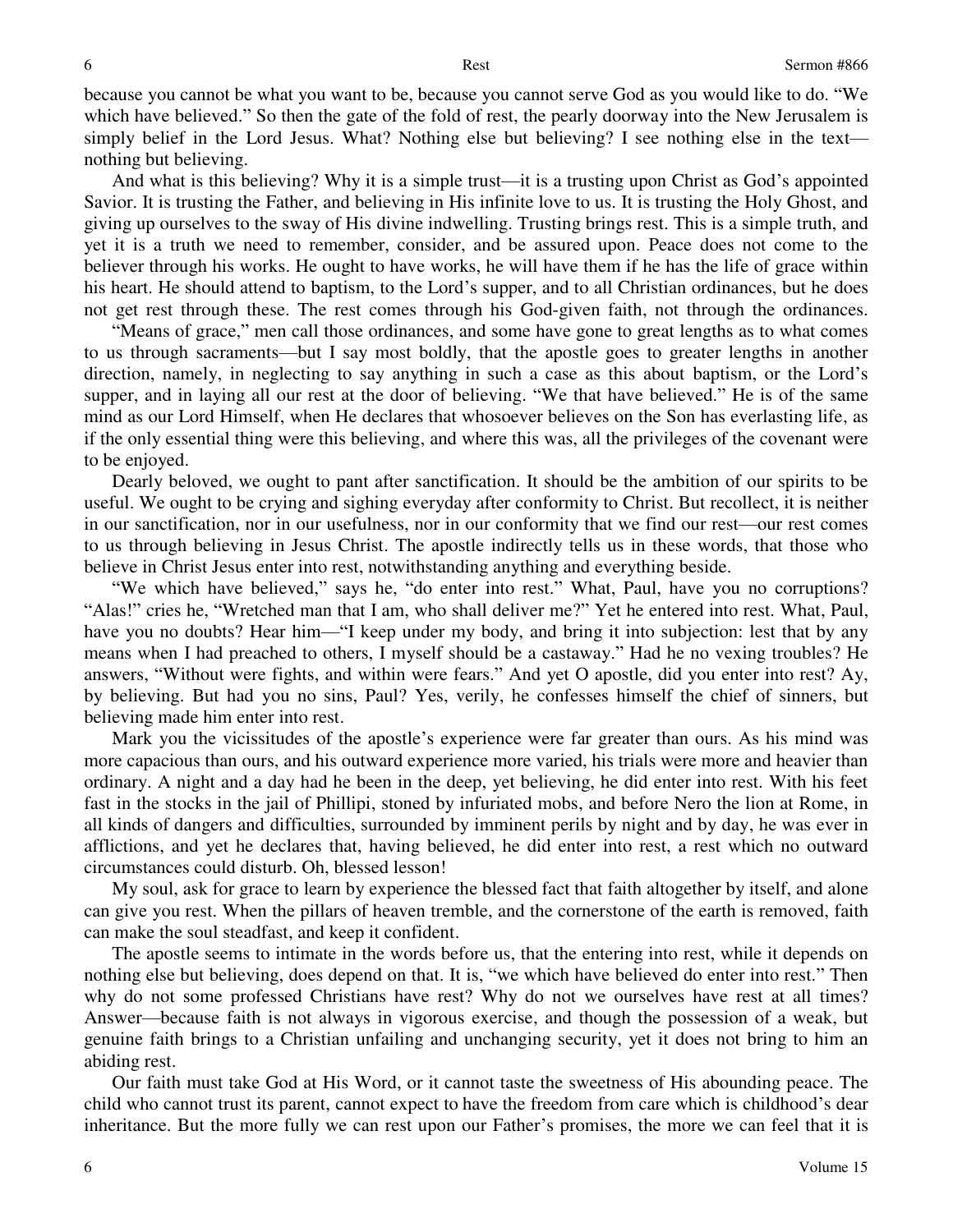not for us to inquire how He can do this, nor how He can do that, nor when He will deliver us, but can altogether leave everything with Him, and lean on Him alone without a second helper. Then it is that our rest becomes profound and undisturbed. O you who are in the church, and yet cannot rest as you would wish, ask the Lord to increase your faith. O you who do trust Him, but are often staggered, go again to the cross-foot and look to Him who suffered there. Look again to the precious sin-atoning blood. Look up once more into the great Father's face who accepts those who trust in Jesus, and you shall yet have the perfect rest which God gives only to believers.

 I cannot readily tear myself away from this point. My soul hovers about it, and lingers lovingly on it, because I am so anxious that you all should win this rest, and enjoy it today. I know that some of you are complaining of what you do or do not feel—but this is not to the point. My message, as contained in the text, proclaims no blessing to feeling, but to believing. Oh, can you not trust the Son of God to save you? Can you not believe the promise which is so freely given to all who will but trust in Him? Have done, I pray you, with raking the kennel of your heart in search of golden consolations. Go to Christ you shall get all your soul needs in Him.

 Oh, it may be you are saying, "I have not the rest I used to have. I will read the Bible more, and I will pray more, and I will go to a place of worship more often," and so on. All which is right, but none of these things will bring you rest. Rest for a soul is found in Jesus. The dove never found rest till she came to the ark—nor will you till you come back again to Christ. O dear heart, all the sacraments in the world cannot give you rest, nor can all the preachers that ever spoke, minister rest to your weary spirit.

 Do you come now with nothing to trust in of your own. Come to the infinite mercy of God as treasured up in the once-pierced heart of the Well-beloved, and He will give you rest. O come, poor fluttered dove, fly into Jesus' bosom, because you cannot help it. Driven by stress of weather, put in to this port of peace. Believe me, Jesus cannot reject you. It is impossible. Believe me, if you trust Him, you shall have rest today—shall have the same rest as those who have been fifty years His servants, rest through the blood of the atonement, "which speaks better things than that of Abel."

**III.** So now the last point, which is this—what is THE GROUND AND REASON OF A CHRISTIAN'S REST?

 It is a dreadful thing to be at rest in extreme peril, lulled by false security. It is perilous to sleep in a house built on a foundation of sand, when the floods are out, and the winds are about to sweep all away. It is horrible to be at peace in a condemned cell, when already the scaffold has been put up, and the hour of execution is hastening on! Such peace may God preserve us from.

 But the believer has good reason for being at peace, and why? He has these reasons, among others. He trusts to be saved by a way which God has appointed. It is God's ordinance that Jesus Christ should be the propitiation for sin, and He has solemnly declared that whosoever believes in Him shall not perish. Now, whether or not a soul believing in Christ can perish, if the devil tells me he can, I am prepared to risk it, for God's way of appointment, if I accept it, takes all responsibility off of me. If I perish, God's honor is injured as well as my soul, but I know that God will stand to His appointment. He gave Christ for my salvation. I feel there is no risk in my resting on Him. I do rest on Him, and if God be true, my soul is safe. Therefore I am perfectly at rest.

 Next, the believer rests in the person of Jesus. "Why," says he, "He that I commend my soul unto is no other than God Himself, and though born of a virgin, as to His manhood, yet is He very God of very God, most certainly divine. Therefore,

> *'I know that safe with Him remains, Protected by His power, What I've committed to His hands Till the decisive hour.'"*

Here is a firm rock to rest on. What better person can we depend upon than Jesus, the Son of God?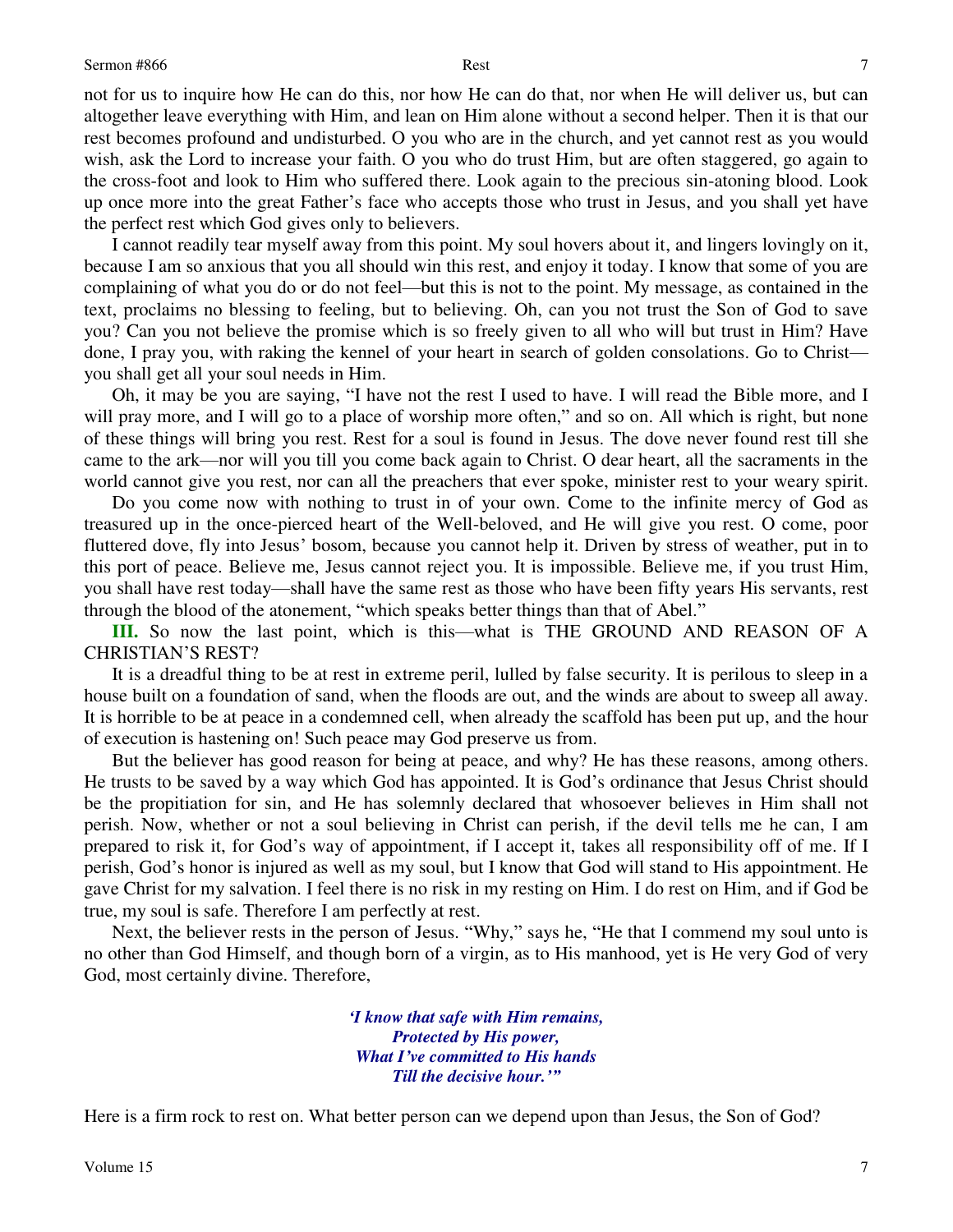The believer, moreover, knows that all things which were necessary to save him and all the elect are already performed. The debts which were due on our account have been paid by our Surety. The believer is not afraid, then, of being sued in the Court of King's Bench and cast into prison to pay the uttermost farthing, because every penny has been paid. The resurrection of Jesus Christ was God's receipt for the sin which had been laid on the Surety. "He rose again for our justification." And the Christian says, "Though my sins are as the sands on the seashore, yet all that was due for sin was laid on Christ, and therefore, no penalty can be laid on me." This is good ground for peace, is it not?

 Then, moreover, the believer says, "He who died for me ever lives. He rose again. The great One who undertook my cause is not dead and buried. I have not lost my Friend. He lives at the right hand of God and makes intercession for me. Strong to deliver and mighty to save, He is ever ready to manifest His power towards His people. Why, then, should I be disturbed? Since Christ lives, I must live also."

 The believer, moreover, knows that the Lord has entered into an everlasting covenant with him, and he rests upon the veracity and faithfulness of God that every covenant promise shall be fulfilled. Surely God's truth is good ground for a soul to rest on. There can be no fear when here is our mainstay and refuge. Though the pillars of the earth be removed, and all the wheels of nature break, there can be no fear that the Eternal Himself should lie. If the foundations of divine veracity were removed, indeed the righteous would be lost, but no such calamity can happen. Believers do well to rest on a ground as safe as this.

"Ah, well," says one, "shall *I* ever have such ground for comfort as that?" Poor soul, you may have. But you can have no ground for comfort at all until you do comply with the divine command to believe in Jesus. For you, as unbelievers, there is no rest. There cannot be any. You may be what you like, and do what you choose, and try what you please, but as long as you refuse the divine way of salvation, rest is not possible for you. If you will today throw down your self-will, and give up the obstinacy of your unbelief, and trust in the incarnate God who on the bloody tree poured out His heart's blood, you shall have forgiveness and acceptance, and then the Holy Ghost shall come upon you, and your peace shall be deep and profound—the beginning of the peace of heaven. A peace which shall go on widening and deepening through this mortal life as you know more of Christ, and become more like Him. A peace which shall expand into the ocean of eternal joy. All through believing! All through trusting!

 Nothing is said of the sinnership of the truster, nothing about the greatness or littleness of his sins, nothing about the softness or tenderness of his heart, nothing about his fitness or unfitness, but it is said only that he believes! *"We* which have believed," whoever we may be, if we have but trusted, if we have taken God at His Word, and rested on it—*we* do enter, we do *now* enter into and enjoy a most divine and blessed rest.

In conclusion, there are three practical words.

 The first is to *the man who never has rested*. It is, *try God's way of rest.* How I pity you who have not entered the rest of God! You are so morally good, so amiable, so truly loveable, you adorn the households in which you move, but for lack of one thing you are not happy, and you never can be till you get that one thing. Oh, I wish you had it! I wish you had it today!

 I do remember well when I first found rest, I did not think it was so simple a matter. I could not believe it, and I fear I should not have believed it till now if the Holy Ghost had not enlightened me. I could not believe that rest came simply by trusting. I used to say, "What! only believe!" But now I have found out that the only believing is one of the richest things in the world—for it brings ten thousand other things with it. It brings with it seven other spirits as blessed as itself when it enters in and dwells in the human heart.

 This morning the truth is certain, if you can believe, all things are possible to you. If you can now trust in Him who came to be a man to save men, and who suffered that men might not suffer, and who is risen and gone up to heaven, and is coming again a second time to judge the world, if you can put your soul into His hands, it will be quite safe. He cannot lose it, and He will not. O that you would confide in Jesus this morning. Then you would become another witness to the rest which God's people enjoy. O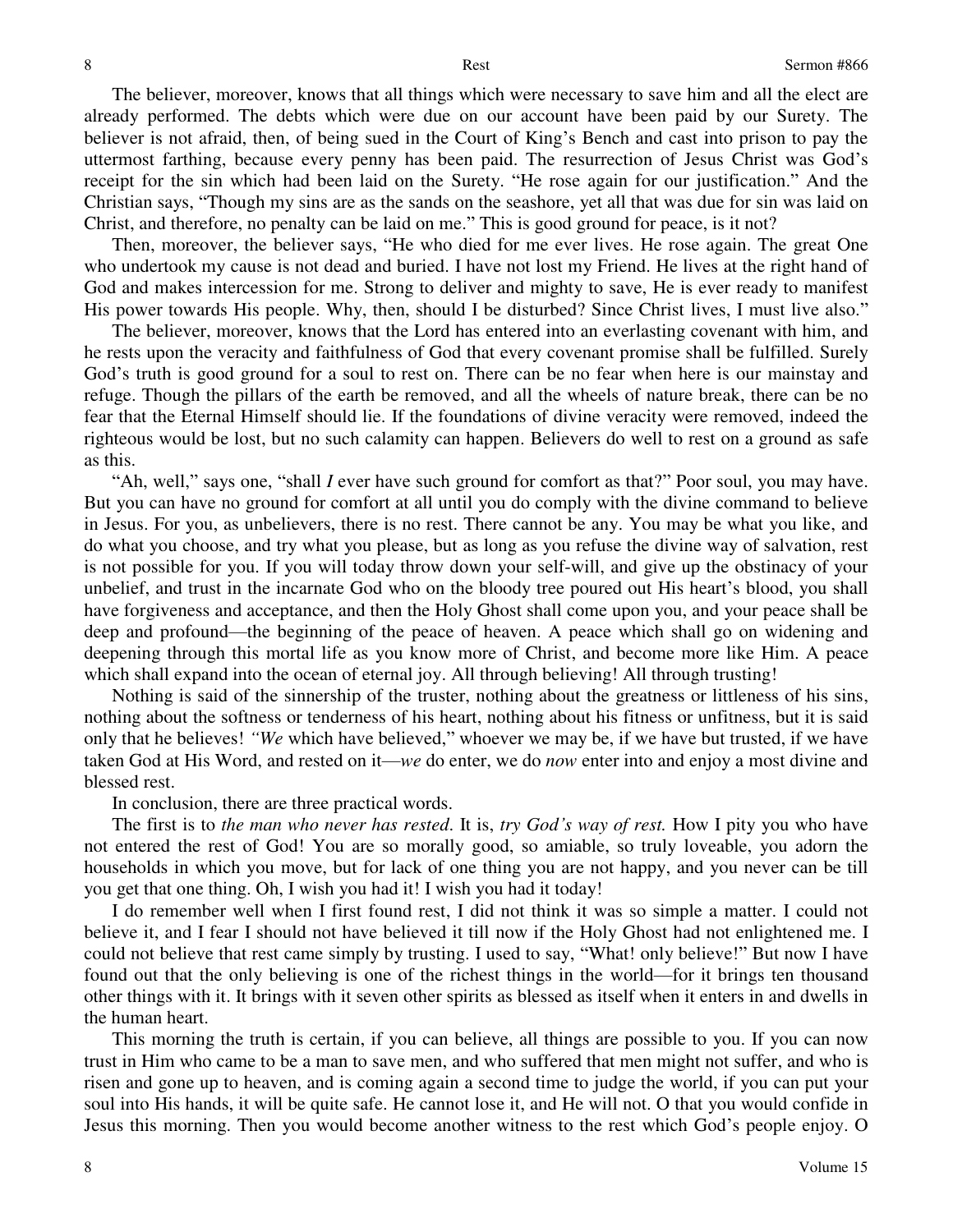may it be so at once! We desire to see God's kingdom come. We want Christ to see of the travail of His soul, and we hope that you are one of those who shall forever illustrate His mighty love. Yield your heart now. Yield to the sweet influences of the Holy Spirit who is breathing upon you now. Trust and you shall rest.

 The next word is *to those of you who once did rest, but do not now*. You backslider, this is your word—*return unto your rest*. You never will find rest out of Christ—especially you. An ungodly man does, after a certain sort, rest in sin. For a time he is satisfied with its gaieties, and its frivolities appear to delight him, as husks satisfy swine, but *you* cannot ever have such rest as this. If you are a child of God, you will never be easy in sin.

 As Rutherford would say, "If you have once eaten the white bread of heaven, your mouth is out of taste for the brown bannocks of earth." You cannot be content as a swine, after having once associated with angels. If Christ has given you heavenly emotions and desires, you must go back to Him to have them satisfied, for away from Him your state is present misery, and will wax worse and worse.

 Return, return, O backslider, at once. O that I could make my voice a silver trumpet to you this morning, and that you could hear it as the proclamation of jubilee, bidding you return to your inheritance. What fruit have you had in all your sins since you have wandered from your first husband? What joy, what happiness have you known? Oh, it has been all disappointment, vexation, delusion! Come back! Come back! Come back! The mercy seat is still open. The heart of Jesus beats lovingly towards you still. The grace of God waits for you still. "Turn, O backsliding children, says the LORD; for I am married unto you." "I will heal their backsliding, I will love them freely: for my anger is turned away from them."

 Lastly, to *you who are at rest now. Endeavor to keep it.* And the way to keep it is the way you first gained it. You obtained it by believing*—*keep it by believing. Believe in the promise of grace in the teeth of your sins and corruptions. It is little or no faith to trust Christ when you feel your graces growing and your lusts weakening, but oh! it is faith when you feel burdened, and cast down with a sense of sin, still to say, "I know that Jesus came not to save the righteous, but sinners. I know He came not to save men from some slight disease of sin, but He is a physician able to grapple with the most virulent and mortal of diseases. I, therefore, confide in Him without a doubt, and if I were a bigger sinner than I am, I would still trust Him. If my spots were more scarlet than they are, I would still believe that the crimson fount could make me white as snow. I will still come to Him—not with a staggering faith which would try to make sin little in order to believe it possible that He could take it away, but with a faith which knows sin to be great beyond conception, and yet believes that the Savior is greater still, and the merit of His blood more potent than the demerit of human transgression."

O believer, abide always at the cross, and never go away from it. Let no advancements in grace make you say, "Excelsior" to the cross, for there is no higher than Calvary. Your wisdom is to remain a sinner washed with blood at the cross*-*foot, for you build wretched rubbish when you build above the cross. If you have ever been on the top of Snowdon, or the Righi, you will have seen little platforms, and heaps piled up for tourists to stand on. Now these may be blown over, but it is not the mountain that moves—it is only those trumpery platforms. So if you build up your little rickety experiences above the genuine work of Christ, and they come tumbling down, do not wonder at it. On the contrary, be rather glad of it than not. To lie down on what Christ has done is safest and best.

### *"I the chief of sinners am, But Jesus died for me."*

"Having nothing, yet possessing all things." Guilty in myself, but accepted in the Beloved. Naked, poor, miserable and wretched to the last degree, as I am in myself considered, yet in Christ Jesus I am dear to God, as dear as if I had never sinned. I am one with Jesus, and heir with Him to all the inheritance of